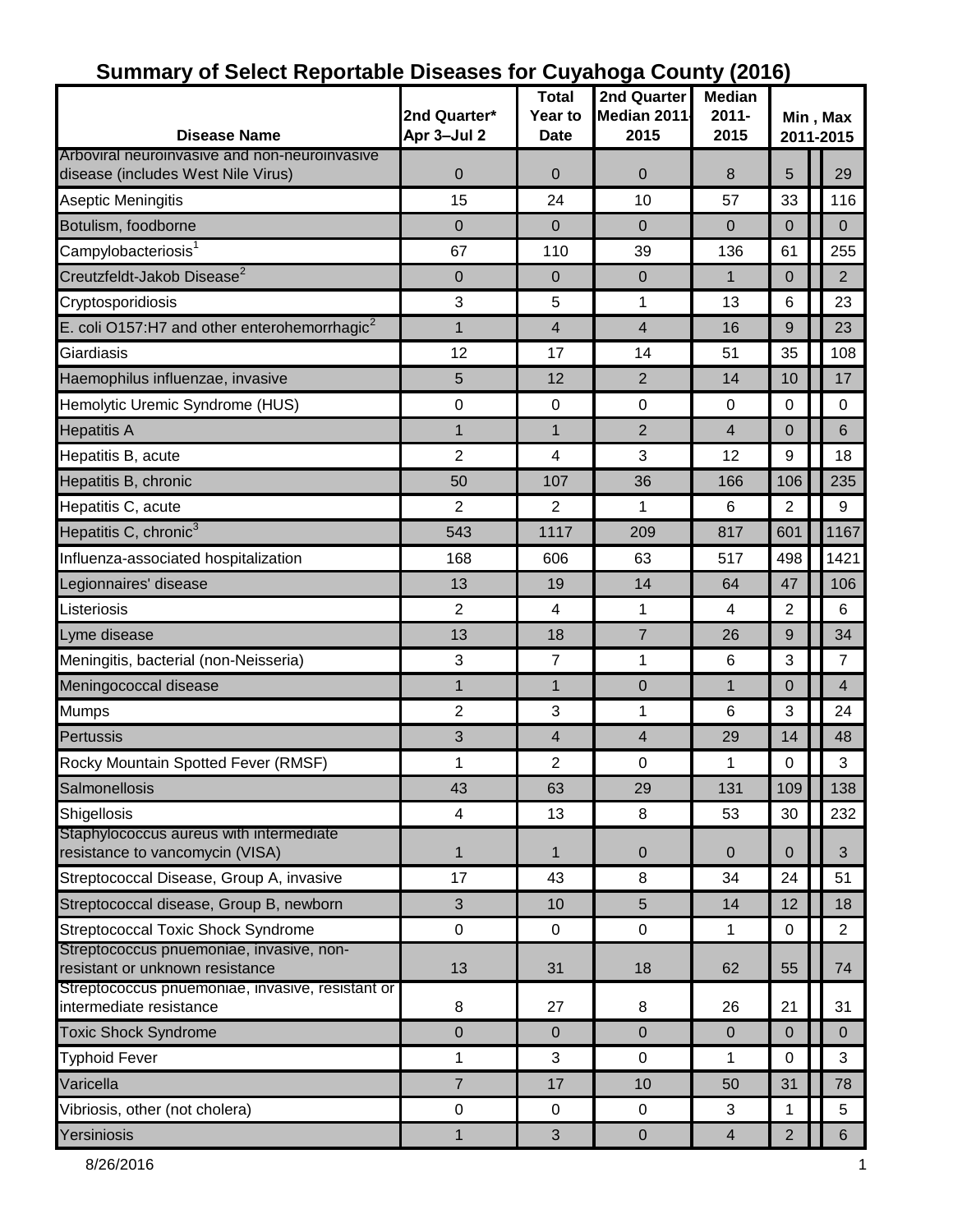| <b>Disease Name</b>                                                         | 2nd Quarter*<br>Apr 3-Jul 2 | Total<br>Year to<br><b>Date</b> | 2nd Quarter<br>Median 2011<br>2015 | <b>Median</b><br>$2011 -$<br>2015 | Min, Max<br>2011-2015 |  |                |  |
|-----------------------------------------------------------------------------|-----------------------------|---------------------------------|------------------------------------|-----------------------------------|-----------------------|--|----------------|--|
| Arboviral neuroinvasive and non-neuroinvasive                               |                             |                                 |                                    |                                   |                       |  |                |  |
| disease (includes West Nile Virus)                                          | 0                           | 0                               | 0                                  | 3                                 | $\overline{0}$        |  | 15             |  |
| Aseptic Meningitis                                                          | 9                           | 17                              | 8                                  | 40                                | 17                    |  | 53             |  |
| Botulism, foodborne                                                         | $\mathbf 0$                 | $\Omega$                        | 0                                  | $\Omega$                          | 0                     |  | $\Omega$       |  |
| Campylobacteriosis <sup>1</sup>                                             | 41                          | 70                              | 23                                 | 86                                | 37                    |  | 189            |  |
| Creutzfeldt-Jakob Disease <sup>2</sup>                                      | 0                           | 0                               | 0                                  | $\mathbf{1}$                      | $\overline{0}$        |  | $\overline{2}$ |  |
| Cryptosporidiosis                                                           | $\mathbf{3}$                | 5                               | 1                                  | 10                                | 5                     |  | 13             |  |
| E. coli O157:H7 and other enterohemorrhagic $^2$                            | $\mathbf{1}$                | 4                               | 4                                  | 12                                | $\overline{7}$        |  | 16             |  |
| Giardiasis                                                                  | 9                           | 13                              | 6                                  | 23                                | 20                    |  | 53             |  |
| Haemophilus influenzae, invasive                                            | $\overline{\mathbf{4}}$     | $\overline{7}$                  | $\overline{2}$                     | 10                                | 7                     |  | 11             |  |
| Hemolytic Uremic Syndrome (HUS)                                             | 0                           | 0                               | 0                                  | $\mathbf 0$                       | 0                     |  | 0              |  |
| <b>Hepatitis A</b>                                                          | $\mathbf 1$                 | $\mathbf{1}$                    | $\overline{2}$                     | 4                                 | 0                     |  | 6              |  |
| Hepatitis B, acute                                                          | 1                           | 3                               | $\overline{2}$                     | 6                                 | 4                     |  | 13             |  |
| Hepatitis B, chronic                                                        | 21                          | 47                              | 17                                 | 70                                | 57                    |  | 118            |  |
| Hepatitis C, acute                                                          | $\overline{2}$              | $\overline{2}$                  | $\mathbf 0$                        | 2                                 | 1                     |  | 3              |  |
| Hepatitis C, chronic <sup>3</sup>                                           | 250                         | 566                             | 81                                 | 320                               | 239                   |  | 450            |  |
| Influenza-associated hospitalization                                        | 92                          | 315                             | 36                                 | 288                               | 270                   |  | 764            |  |
| Legionnaires' disease                                                       | 8                           | 13                              | 6                                  | 36                                | 24                    |  | 57             |  |
| Listeriosis                                                                 | $\overline{2}$              | 4                               | 1                                  | 3                                 | 1                     |  | 4              |  |
| Lyme disease                                                                | 10                          | 13                              | 5                                  | 17                                | $\overline{7}$        |  | 28             |  |
| Meningitis, bacterial (non-Neisseria)                                       | 1                           | 4                               | 1                                  | $\overline{2}$                    | 1                     |  | 5              |  |
| Meningococcal disease                                                       | $\mathbf{1}$                | 1                               | $\pmb{0}$                          | $\overline{0}$                    | $\overline{0}$        |  | $\overline{2}$ |  |
| <b>Mumps</b>                                                                | $\mathbf{1}$                | 1                               | 1                                  | $\overline{4}$                    | 3                     |  | 19             |  |
| <b>Pertussis</b>                                                            | $\overline{2}$              | 3                               | 4                                  | 24                                | 9                     |  | 41             |  |
| Rocky Mountain Spotted Fever (RMSF)                                         | 1                           | 2                               | $\pmb{0}$                          | $\mathbf 0$                       | 0                     |  | $\overline{2}$ |  |
| Salmonellosis                                                               | 31                          | 44                              | 21                                 | 84                                | 74                    |  | 95             |  |
| Shigellosis                                                                 | 3                           | 8                               | 3                                  | 23                                | 14                    |  | 103            |  |
| Staphylococcus aureus with intermediate<br>resistance to vancomycin (VISA)  | $\mathbf{1}$                | $\mathbf{1}$                    | $\pmb{0}$                          | $\mathbf 0$                       | $\pmb{0}$             |  | $\overline{2}$ |  |
| Streptococcal Disease, Group A, invasive                                    | 12                          | 30                              | 4                                  | 22                                | 13                    |  | 27             |  |
| Streptococcal disease, Group B, newborn                                     | $\pmb{0}$                   | $\overline{2}$                  | $\mathbf{1}$                       | $\overline{4}$                    | $\overline{2}$        |  | $\overline{7}$ |  |
| <b>Streptococcal Toxic Shock Syndrome</b>                                   | $\pmb{0}$                   | $\mathbf 0$                     | $\pmb{0}$                          | 1                                 | $\mathbf 0$           |  | 1              |  |
| Streptococcus pnuemoniae, invasive, non-<br>resistant or unknown resistance | $\,6$                       | 16                              | 10                                 | 33                                | 26                    |  | 42             |  |
| Streptococcus pnuemoniae, invasive, resistant or<br>intermediate resistance | 6                           | 20                              | 5                                  | 17                                | 12                    |  | 21             |  |
| <b>Toxic Shock Syndrome</b>                                                 | $\pmb{0}$                   | 0                               | $\pmb{0}$                          | $\overline{0}$                    | $\mathbf 0$           |  | $\overline{0}$ |  |
| <b>Typhoid Fever</b>                                                        | 1                           | 3                               | $\mathbf 0$                        | 0                                 | $\mathbf 0$           |  | $\overline{2}$ |  |
| Varicella                                                                   | $\overline{4}$              | 10                              | 8                                  | 38                                | 27                    |  | 60             |  |
| Vibriosis, other (not cholera)                                              | 0                           | $\mathbf 0$                     | $\pmb{0}$                          | 3                                 | 0                     |  | 5              |  |
| Yersiniosis                                                                 | $\mathbf{1}$                | $\overline{2}$                  | $\mathbf 0$                        | $\mathfrak{S}$                    | 1                     |  | 4              |  |

#### **Summary of Select Reportable Diseases for CCBH (2016)**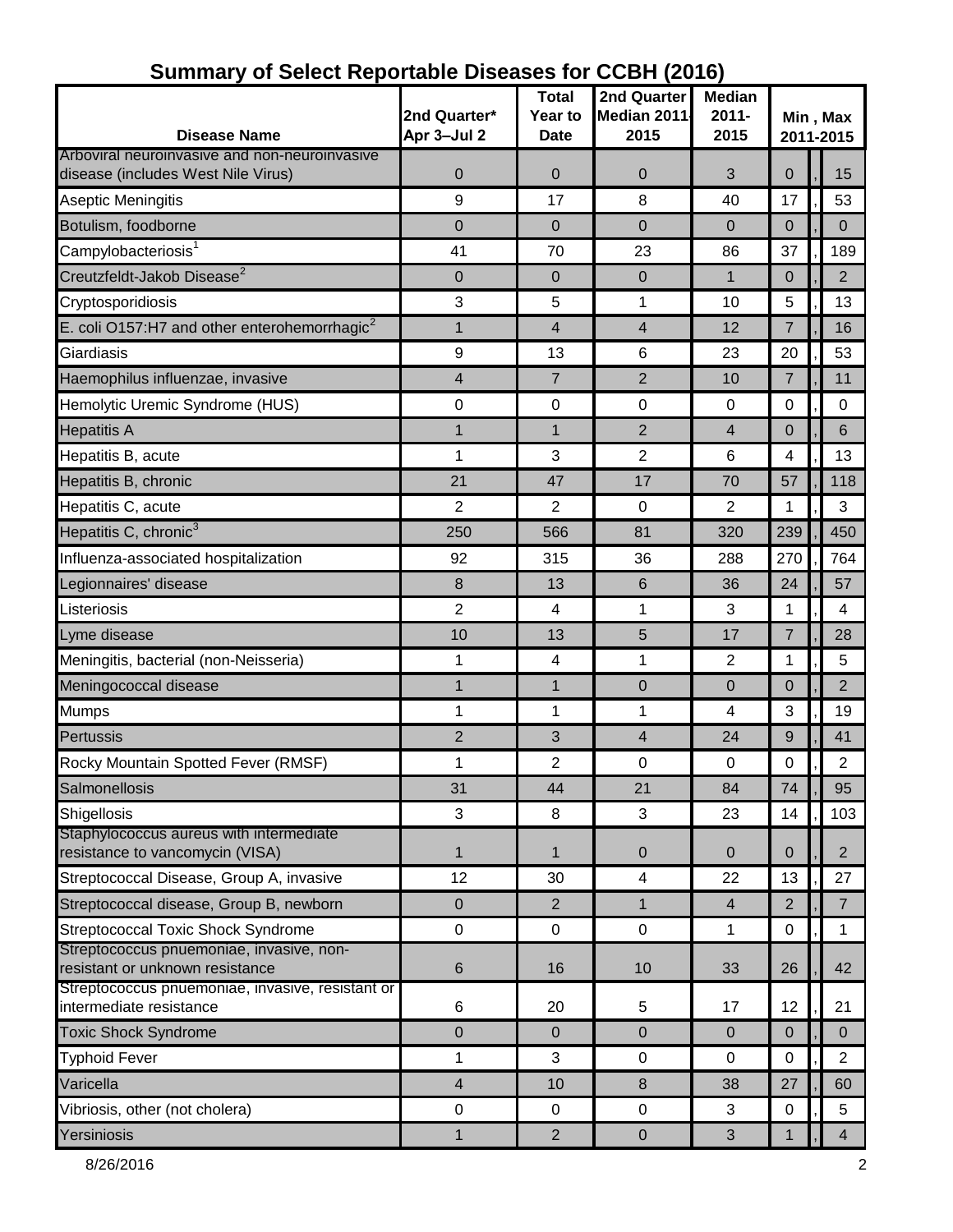|                                                                                       |                             | Total                         | <b>2nd Quarter</b>  | <b>Median</b>    |                       |  |                |
|---------------------------------------------------------------------------------------|-----------------------------|-------------------------------|---------------------|------------------|-----------------------|--|----------------|
| <b>Disease Name</b>                                                                   | 2nd Quarter*<br>Apr 3-Jul 2 | <b>Year to</b><br><b>Date</b> | Median 2011<br>2015 | $2011 -$<br>2015 | Min, Max<br>2011-2015 |  |                |
| Arboviral neuroinvasive and non-neuroinvasive                                         |                             |                               |                     |                  |                       |  |                |
| disease (includes West Nile Virus)                                                    | $\mathbf 0$                 | 0                             | 0                   | $\overline{4}$   | 1                     |  | 14             |
| Aseptic Meningitis                                                                    | 6                           | $\overline{7}$                | 6                   | 22               | 16                    |  | 62             |
| Botulism, foodborne                                                                   | 0                           | 0                             | 0                   | $\overline{0}$   | 0                     |  | 0              |
| Campylobacteriosis <sup>1</sup>                                                       | 23                          | 36                            | 14                  | 37               | 13                    |  | 64             |
| Creutzfeldt-Jakob Disease <sup>2</sup>                                                | 0                           | 0                             | 0                   | $\overline{0}$   | $\mathbf 0$           |  | $\mathbf{1}$   |
| Cryptosporidiosis                                                                     | $\mathbf 0$                 | 0                             | $\pmb{0}$           | 3                | 0                     |  | 8              |
| E. coli O157:H7 and other enterohemorrhagic $^2$                                      | 0                           | 0                             | 0                   | $\overline{4}$   | $\overline{0}$        |  | 6              |
| Giardiasis                                                                            | 3                           | 4                             | 9                   | 28               | 13                    |  | 53             |
| Haemophilus influenzae, invasive                                                      | $\mathbf{1}$                | 5                             | $\mathbf{1}$        | 3                | $\overline{2}$        |  | 6              |
| Hemolytic Uremic Syndrome (HUS)                                                       | 0                           | 0                             | $\mathbf 0$         | $\mathbf 0$      | 0                     |  | 0              |
| <b>Hepatitis A</b>                                                                    | $\mathbf 0$                 | 0                             | $\mathbf 0$         | $\overline{0}$   | 0                     |  | $\overline{2}$ |
| Hepatitis B, acute                                                                    | 1                           | 1                             | 1                   | 5                | 4                     |  | 9              |
| Hepatitis B, chronic                                                                  | 28                          | 59                            | 17                  | 84               | 40                    |  | 115            |
| Hepatitis C, acute                                                                    | $\pmb{0}$                   | 0                             | 1                   | 3                | 1                     |  | $\overline{7}$ |
| Hepatitis C, chronic <sup>3</sup>                                                     | 287                         | 539                           | 127                 | 492              | 356                   |  | 709            |
| Influenza-associated hospitalization                                                  | 72                          | 281                           | 21                  | 218              | 204                   |  | 626            |
| Legionnaires' disease                                                                 | 5                           | 6                             | 8                   | 30               | 21                    |  | 46             |
| Listeriosis                                                                           | $\pmb{0}$                   | 0                             | $\pmb{0}$           | 1                | 0                     |  | $\overline{2}$ |
| Lyme disease                                                                          | $\overline{2}$              | 4                             | $\mathbf{1}$        | $\overline{2}$   | $\overline{2}$        |  | 8              |
| Meningitis, bacterial (non-Neisseria)                                                 | $\overline{2}$              | 3                             | 0                   | $\overline{2}$   | 1                     |  | 4              |
| Meningococcal disease                                                                 | $\mathbf 0$                 | $\overline{0}$                | $\mathbf 0$         | $\mathbf{1}$     | 0                     |  | 4              |
| <b>Mumps</b>                                                                          | 1                           | $\overline{2}$                | 0                   | $\overline{2}$   | 0                     |  | 5              |
| Pertussis                                                                             | $\mathbf{1}$                | $\mathbf{1}$                  | 0                   | 5                | $\overline{2}$        |  | $\overline{7}$ |
| Rocky Mountain Spotted Fever (RMSF)                                                   | 0                           | 0                             | 0                   | $\mathbf 0$      | 0                     |  | 1              |
| Salmonellosis                                                                         | 10                          | 15                            | 9                   | 41               | 33                    |  | 46             |
| Shigellosis                                                                           | 1                           | 5                             | 6                   | 28               | 8                     |  | 126            |
| Staphylococcus aureus with intermediate<br>resistance to vancomycin (VISA)            | $\pmb{0}$                   | 0                             |                     | $\mathbf 0$      | $\mathbf{0}$          |  | $\mathbf 1$    |
| Streptococcal Disease, Group A, invasive                                              | $\overline{\mathbf{4}}$     | 10                            | $\mathbf 0$<br>3    | 13               | 9                     |  | 23             |
|                                                                                       | 3                           |                               | 3                   |                  |                       |  | 14             |
| Streptococcal disease, Group B, newborn                                               |                             | $\,8\,$                       |                     | 11               | $\overline{7}$        |  |                |
| <b>Streptococcal Toxic Shock Syndrome</b><br>Streptococcus pnuemoniae, invasive, non- | $\pmb{0}$                   | $\mathbf 0$                   | $\pmb{0}$           | $\mathbf 0$      | $\mathbf 0$           |  | 1              |
| resistant or unknown resistance                                                       | $\,6$                       | 14                            | $\overline{7}$      | 30               | 22                    |  | 43             |
| Streptococcus pnuemoniae, invasive, resistant or                                      |                             |                               |                     |                  |                       |  |                |
| intermediate resistance                                                               | $\overline{2}$              | $\overline{7}$                | 3                   | 9                | 8                     |  | 11             |
| <b>Toxic Shock Syndrome</b>                                                           | $\pmb{0}$                   | 0                             | $\mathbf 0$         | $\overline{0}$   | $\overline{0}$        |  | $\mathbf 0$    |
| <b>Typhoid Fever</b>                                                                  | $\mathbf 0$                 | $\pmb{0}$                     | $\pmb{0}$           | 1                | 0                     |  | 1              |
| Varicella                                                                             | 3                           | $\overline{7}$                | $\overline{2}$      | 12               | $\overline{4}$        |  | 18             |
| Vibriosis, other (not cholera)                                                        | $\pmb{0}$                   | 0                             | $\pmb{0}$           | 0                | $\pmb{0}$             |  | 1              |
| Yersiniosis                                                                           | $\pmb{0}$                   | 1                             | $\pmb{0}$           | $\mathbf{1}$     | 1                     |  | 3 <sup>1</sup> |

# **Summary of Select Reportable Diseases for City of Cleveland (2016)**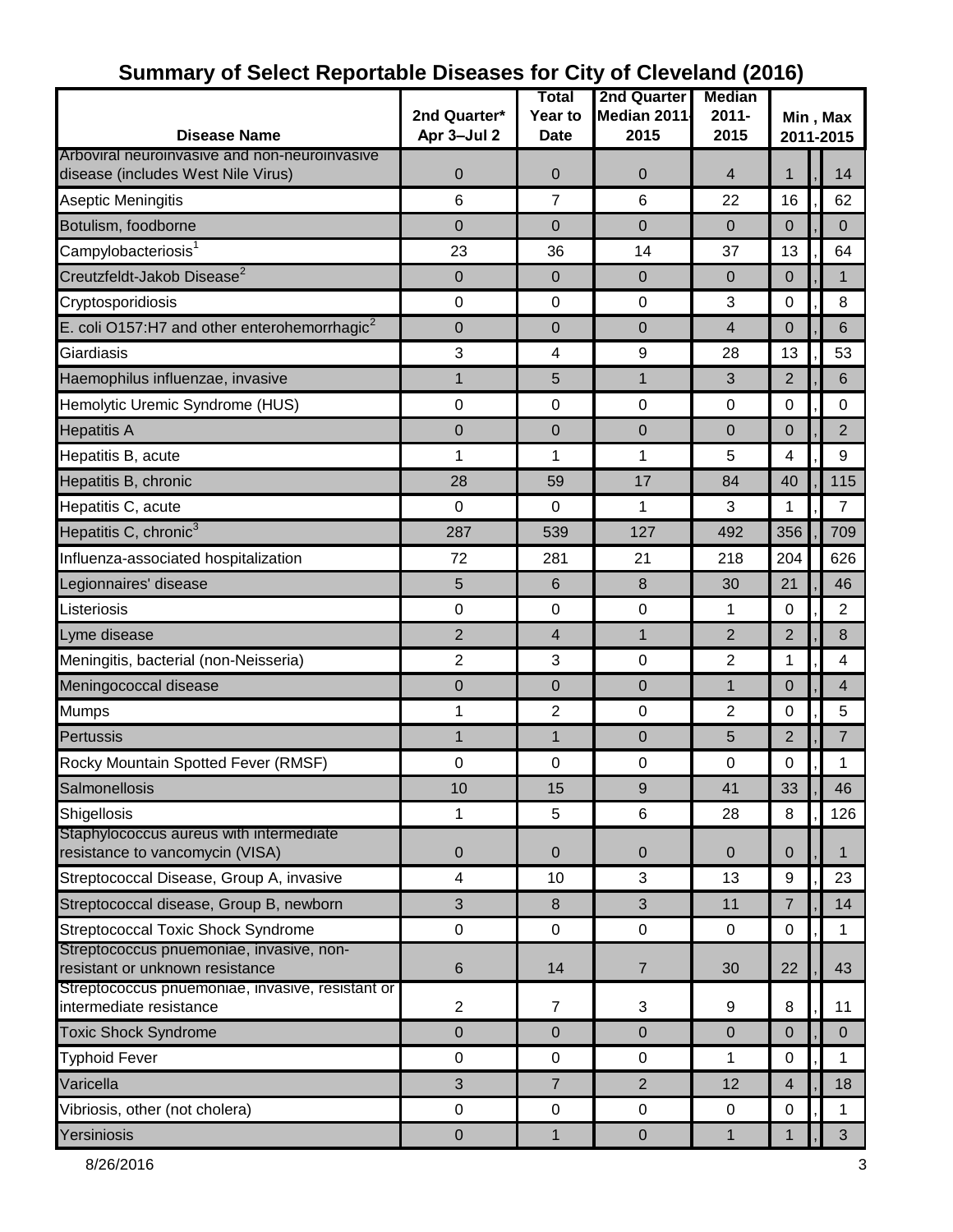|                                                                                     |                         | <b>Total</b>   | 2nd Quarter    | <b>Median</b>  |                       |  |                |  |
|-------------------------------------------------------------------------------------|-------------------------|----------------|----------------|----------------|-----------------------|--|----------------|--|
|                                                                                     | 2nd Quarter*            | Year to        | Median 2011    | $2011 -$       | Min, Max<br>2011-2015 |  |                |  |
| <b>Disease Name</b>                                                                 | Apr 3-Jul 2             | <b>Date</b>    | 2015           | 2015           |                       |  |                |  |
| Arboviral neuroinvasive and non-neuroinvasive                                       |                         |                |                |                |                       |  |                |  |
| disease (includes West Nile Virus)                                                  | $\mathbf 0$             | 0              | 0              | $\mathbf{1}$   | $\Omega$              |  |                |  |
| Aseptic Meningitis                                                                  | $\mathbf 0$             | 0              | $\mathbf 0$    | $\Omega$       | $\mathbf 0$           |  | $\overline{2}$ |  |
| Botulism, foodborne                                                                 | $\mathbf 0$             | 0              | 0              | $\overline{0}$ | $\mathbf 0$           |  | 0              |  |
| Campylobacteriosis <sup>1</sup>                                                     | 3                       | 4              | 1              | 3              | $\overline{2}$        |  | 5              |  |
| Creutzfeldt-Jakob Disease <sup>2</sup>                                              | $\mathbf 0$             | 0              | 0              | $\overline{0}$ | $\mathbf 0$           |  | $\Omega$       |  |
| Cryptosporidiosis                                                                   | $\pmb{0}$               | 0              | $\pmb{0}$      | 1              | 0                     |  | $\overline{2}$ |  |
| E. coli O157:H7 and other enterohemorrhagic <sup>2</sup>                            | $\mathbf 0$             | $\overline{0}$ | 0              | $\overline{0}$ | $\overline{0}$        |  | $\overline{2}$ |  |
| Giardiasis                                                                          | 0                       | $\pmb{0}$      | $\pmb{0}$      | $\mathbf 0$    | 0                     |  | $\overline{2}$ |  |
| Haemophilus influenzae, invasive                                                    | $\mathbf 0$             | 0              | $\pmb{0}$      | $\mathbf 0$    | $\mathbf 0$           |  | $\overline{2}$ |  |
| Hemolytic Uremic Syndrome (HUS)                                                     | 0                       | 0              | 0              | $\mathbf 0$    | 0                     |  | 0              |  |
| <b>Hepatitis A</b>                                                                  | $\mathbf 0$             | 0              | 0              | $\overline{0}$ | $\mathbf 0$           |  | 0              |  |
| Hepatitis B, acute                                                                  | 0                       | $\mathbf 0$    | 0              | $\mathbf 0$    | 0                     |  | 1              |  |
| Hepatitis B, chronic                                                                | $\mathbf{1}$            | $\mathbf{1}$   | $\mathbf{1}$   | 2              | $\mathbf 0$           |  | 10             |  |
| Hepatitis C, acute                                                                  | 0                       | 0              | $\pmb{0}$      | $\mathbf 0$    | 0                     |  | $\mathbf 0$    |  |
| Hepatitis C, chronic <sup>3</sup>                                                   | 6                       | 12             | $\overline{2}$ | 8              | 5                     |  | 14             |  |
| Influenza-associated hospitalization                                                | $\overline{\mathbf{4}}$ | 10             | $\overline{2}$ | 16             | 14                    |  | 31             |  |
| Legionnaires' disease                                                               | $\boldsymbol{0}$        | $\mathbf 0$    | $\pmb{0}$      | $\mathbf{1}$   | $\mathbf 0$           |  | 3              |  |
| Listeriosis                                                                         | 0                       | $\mathbf 0$    | 0              | $\mathbf 0$    | 0                     |  | $\mathbf 0$    |  |
| Lyme disease                                                                        | 1                       | $\mathbf{1}$   | $\pmb{0}$      | $\mathbf{1}$   | $\mathbf 0$           |  | $\overline{4}$ |  |
| Meningitis, bacterial (non-Neisseria)                                               | $\pmb{0}$               | 0              | $\pmb{0}$      | $\mathbf 0$    | 0                     |  | $\mathbf 0$    |  |
| Meningococcal disease                                                               | $\pmb{0}$               | 0              | $\pmb{0}$      | $\overline{0}$ | $\mathbf 0$           |  | $\Omega$       |  |
| <b>Mumps</b>                                                                        | 0                       | $\mathbf 0$    | $\pmb{0}$      | $\mathbf 0$    | 0                     |  | $\mathbf 0$    |  |
| Pertussis                                                                           | $\pmb{0}$               | 0              | $\pmb{0}$      | $\mathbf 0$    | 0                     |  | 0              |  |
| Rocky Mountain Spotted Fever (RMSF)                                                 | 0                       | $\pmb{0}$      | 0              | $\mathbf 0$    | 0                     |  | 1              |  |
| Salmonellosis                                                                       | $\overline{2}$          | 4              | $\mathbf{1}$   | $\overline{2}$ |                       |  | $\overline{7}$ |  |
| Shigellosis                                                                         | $\mathbf 0$             | $\mathbf 0$    | $\mathbf 0$    | $\overline{2}$ | 1                     |  | 3              |  |
| Staphylococcus aureus with intermediate                                             |                         |                |                |                |                       |  |                |  |
| resistance to vancomycin (VISA)                                                     | $\pmb{0}$               | $\pmb{0}$      | $\pmb{0}$      | $\pmb{0}$      | $\mathbf 0$           |  | $\mathbf{0}$   |  |
| Streptococcal Disease, Group A, invasive                                            | 1                       | 3              | $\pmb{0}$      | 1              | 0                     |  | 5              |  |
| Streptococcal disease, Group B, newborn                                             | 0                       | $\pmb{0}$      | $\pmb{0}$      | $\mathbf 0$    | $\mathbf 0$           |  | $\pmb{0}$      |  |
| <b>Streptococcal Toxic Shock Syndrome</b>                                           | $\pmb{0}$               | $\mathsf 0$    | $\pmb{0}$      | 0              | $\mathbf 0$           |  | 1              |  |
| Streptococcus pnuemoniae, invasive, non-                                            |                         |                |                |                |                       |  |                |  |
| resistant or unknown resistance<br>Streptococcus pnuemoniae, invasive, resistant or | 1                       | 1              | 0              | $\mathbf{1}$   | $\mathbf 0$           |  | $\overline{2}$ |  |
| intermediate resistance                                                             | $\pmb{0}$               | 0              | 0              | 0              | 0                     |  | 0              |  |
| <b>Toxic Shock Syndrome</b>                                                         | $\mathbf 0$             | 0              | $\mathbf 0$    | $\mathbf 0$    | $\overline{0}$        |  | $\Omega$       |  |
| <b>Typhoid Fever</b>                                                                | $\pmb{0}$               | $\mathbf 0$    | 0              | $\pmb{0}$      | $\pmb{0}$             |  | 0              |  |
| Varicella                                                                           | $\mathbf 0$             | 0              | 0              | $\overline{0}$ | $\overline{0}$        |  | 0              |  |
| Vibriosis, other (not cholera)                                                      | $\pmb{0}$               | 0              | $\pmb{0}$      | 0              | 0                     |  | 0              |  |
| Yersiniosis                                                                         | $\pmb{0}$               | $\pmb{0}$      | $\pmb{0}$      | $\pmb{0}$      | $\pmb{0}$             |  | 1              |  |
|                                                                                     |                         |                |                |                |                       |  |                |  |

## **Summary of Select Reportable Diseases for City of Shaker Heights (2016)**